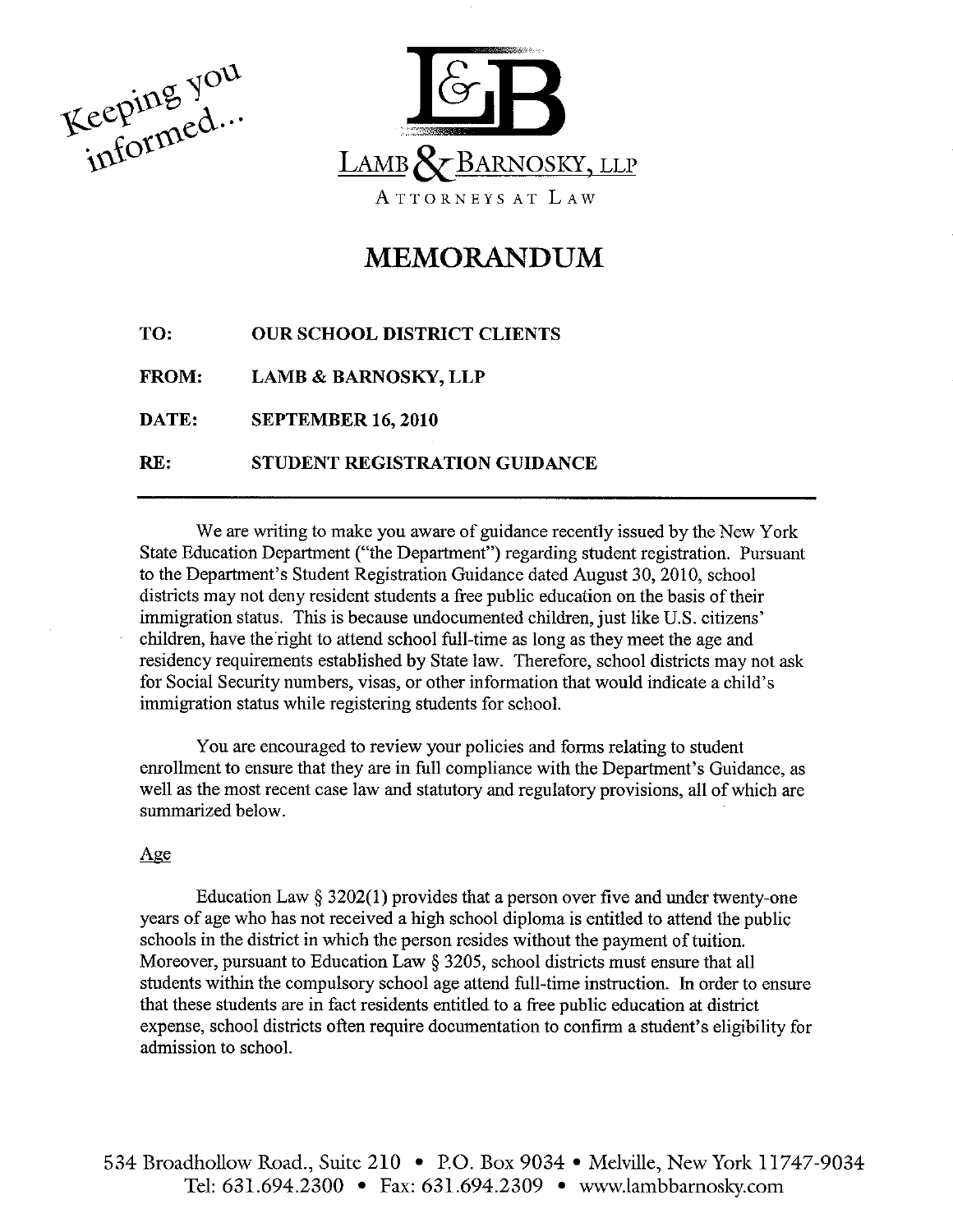The Commissioner of Education ("the Commissioner") has stated that, if a parent has a birth certificate or record of baptism (giving the date of birth), no other form of evidence may be used to determine a child's age. Where a birth certificate or record of baptism is not available, a passport (ìncluding a foreign passport) may be used to determine a child's age.

If a birth certificate, record of baptism and passport are unavailable, the district may consider certain other documentary or recorded evidence to determine a child's age. Below is a non-exhaustive list of examples of documents which may be used to establish a child's age:

- . Official driver's license
- State or other government-issued ID
- School photo ID with date of birth
- Consulate identification card
- Hospital or health records
- o Military dependent ID card
- Native American tribal document
- Record(s) from non-profit international aid agencies and voluntary agencies (VOLAGs)

# **Residency**

Undocumented students have a constitutional right to attend public elementary and secondary schools for free if they are district residents. The Commissioner has noted that residency is established based on two factors: physical presence as an inhabìtant within the district and intent to reside in the district. A student's residence withìn the district is not determined or influenced by his or her immigration status.

Accordingly, at the time of registration, schools must avoid asking questions ¡elated to immigration status, or requesting information that may reveal a child's immigration status (such as asking for a Social Security number). If a district needs to collect certain data pursuant to State and/or federal laws that could reveal a child's immigration status, it should do so after the student has enrolled in school so as not to inadvertently give the impression that information related to immigration status will be used in making enrollment decisions.

Below is a non-exhaustive list of examples of documents which may be used to establish a student's residency:

- . Pay stub
- Income tax form
- Deed or lease to house or apartment
- o Utility or other bil1s sent to the student's home address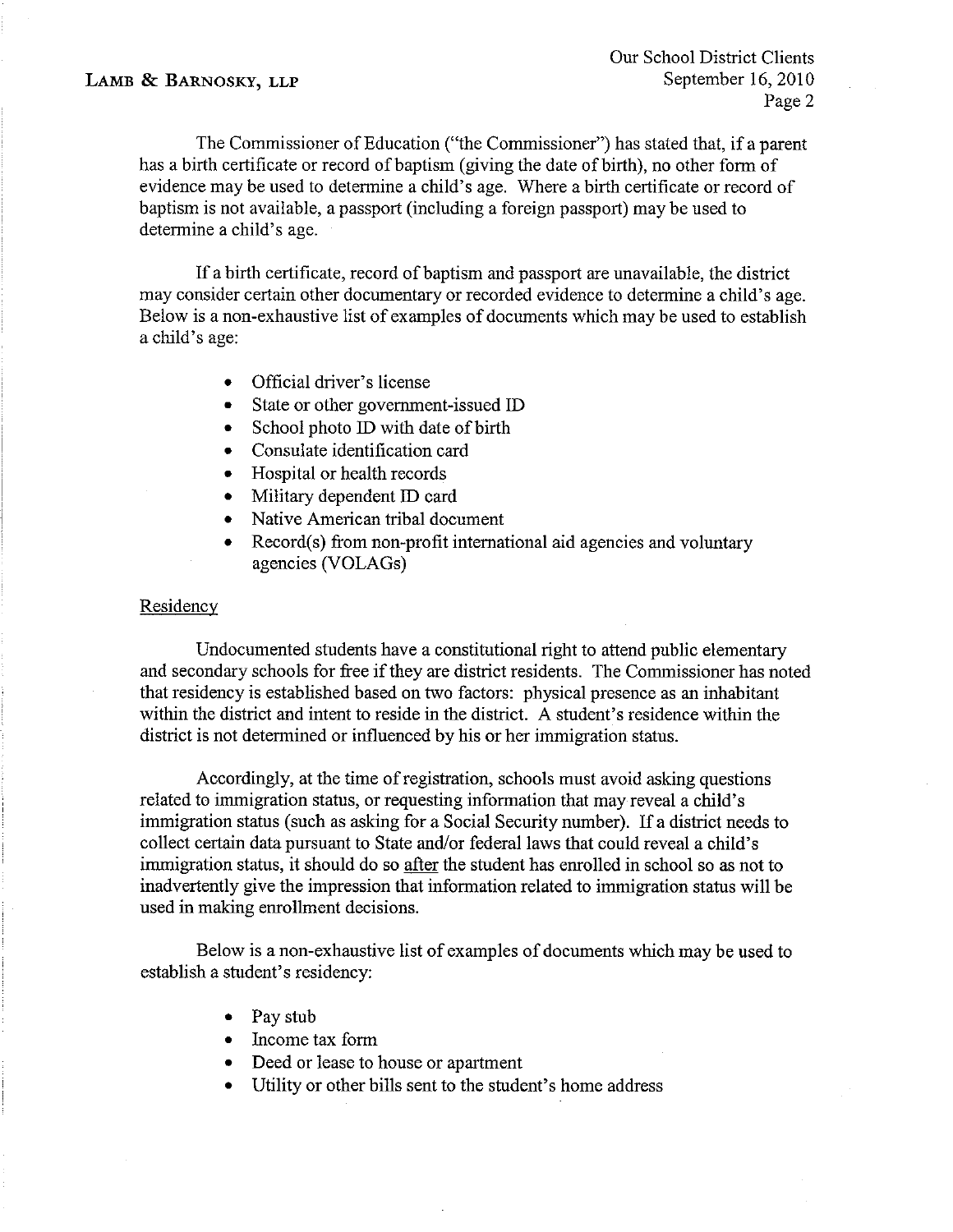## LAMB & BARNOSKY, LLP

- Membership documents (such as library cards) establishing residency
- Voter registration document
- . Official driver's license, leamer's permit or non-driver ID
- State or other government-issued ID

We have enclosed a copy of the Department's Guidance. We encourage you to contact us if you have any questions regarding this Memorandum.

THIS MEMORANDUM IS MEANT TO ASSIST IN GENERAL UNDERSTANDING OF THE CURRENT LAW. IT IS NOT TO BE REGARDED AS LEGAL ADVICE, THOSE WITH PARTICULAR QUESTIONS SHOULD SEEK THE ADVICE OF COUNSEL.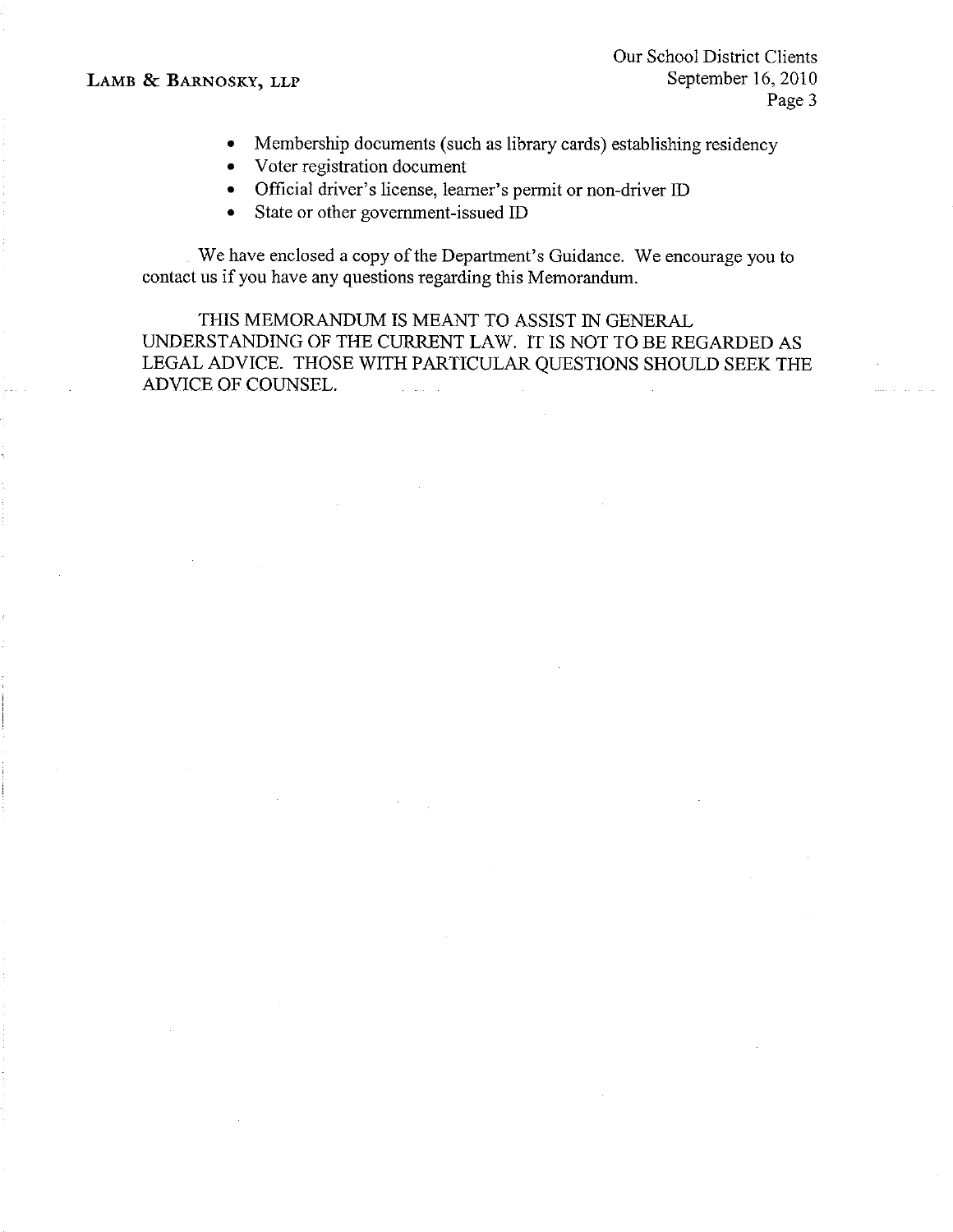Æ ffit of the state of the state of

THE STATE EDUCATION DEPARTMENT / THE UNIVERSITY OF THE STATE OF NEW YORK / ALBANY, NY 12234

## SENIOR DEPUTY COMMISSIONER FOR P.I2 EDUCATION

August 30, 2010

| To:      | <b>District Superintendents</b><br>Superintendents of Schools<br>Administrators of Public, Charter, and Nonpublic Schools |
|----------|---------------------------------------------------------------------------------------------------------------------------|
| From:    | John B. King Jr., Senior Deputy Commissioner for P-12 Education                                                           |
| Subject: | <b>Student Registration Guidance</b>                                                                                      |

### Introduction

The Department has recently received questions from school districts regarding their obligations in enrolling and making residency determinations, particularly with respect to students who are not citizens of the United States. As detailed below, school districts may not deny resident students a free public education on the basis of their immigration status. This guidance is intended to provide an overview of and recommended strategies for addressing common issues that districts face in these areas. The Department encourages school districts to review their policies relating to student enrollment and residency to ensure that they are in full compliance with any applicable case law, statutory and regulatory provisions. School districts are advised to consult with their school attomeys in this review.

Pursuant to Education Law \$3202(1), a person over five and under twenty-one years of age who has not received a high school diploma is entitled to attend the public schools maintained in the district in which such person resides without the payment of tuition. Moreover, pursuant to Education Law §3205, school districts must ensure that all students within the compulsory school age attend upon full-time instruction. As a result, during the the compulsory school age attend upon full-time instruction. enrollment/registration process, school districts commonly request certain information and/or records, such as those establishing a student's date of birth and address, to determine a student's age and residency within the district. Districts may also request other information regarding the student's previous academic records, medical records, and proof of immunization (pursuant to Public Health Law and Department of Health regulations).

Undocumented children, like U.S. citizen children, have the right to attend school full time as long as they meet the age and residency requirements established by state law. In a 1982 decision, the U.S. Supreme Court recognized that children who are undocumented immigrants cannot be denied a free public education if they are, as a factual matter, district residents (Plyler v.Doe,457 U.S. 202; see Appeal of Plata. 40 Ed Dept Rep 552, Decision No. 14,555). While Plvler did not expressly address the issue of whether a school district may inquire about a student's immigration status at the time of enrollment, the decision is generally viewed as prohibiting any district actions that might "chill" or discourage undocumented students from receiving a free public education. Accordingly, at the time of registration, schools should avoid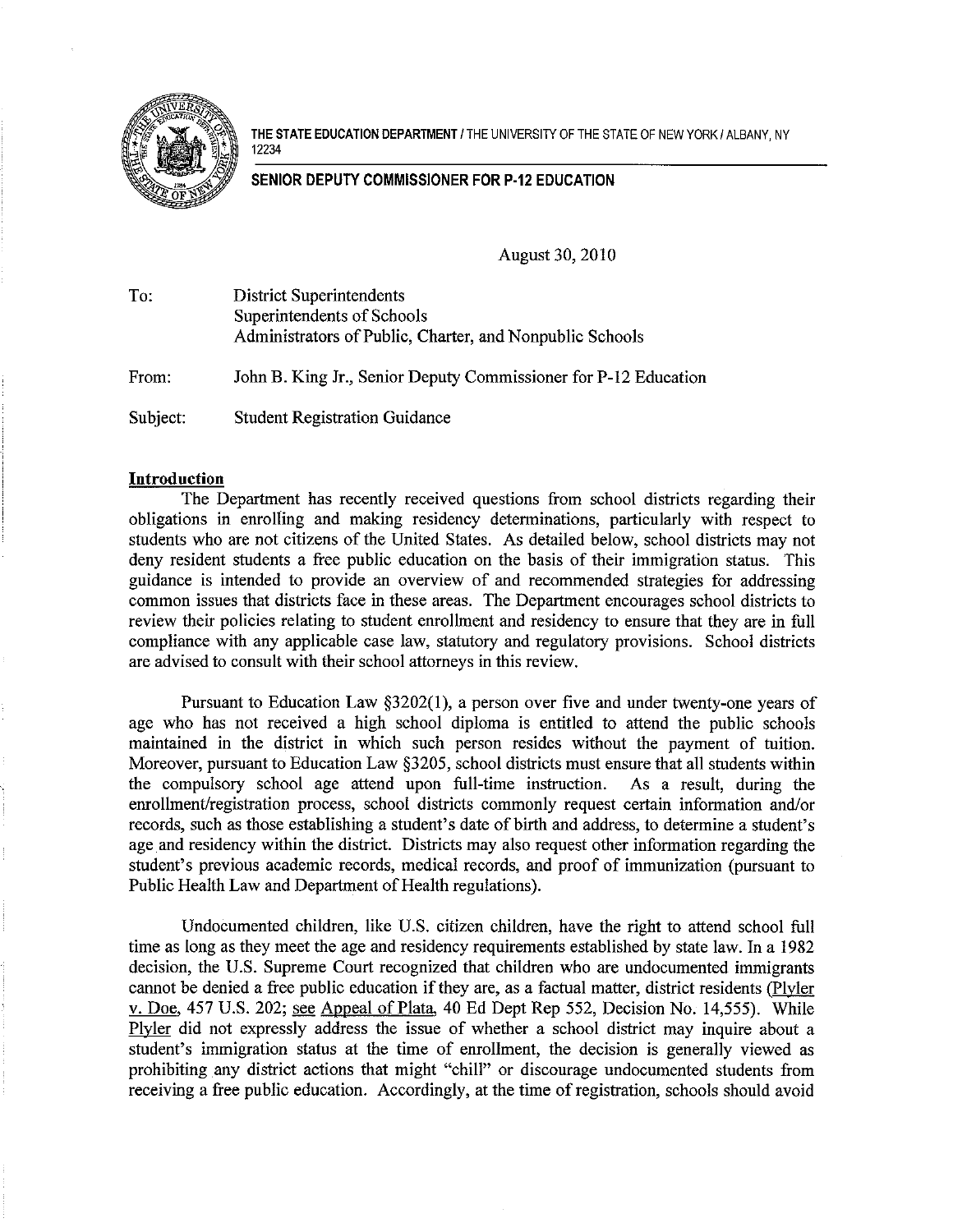asking questions related to immigration status or that may reveal a child's immigration status, such as asking for a Social Security number (Note- The Department does not require districts to collect students' social security numbers for any purpose). Moreover, as discussed below, while school districts may need to collect certain data pursuant to State and/or federal laws, they should do so after a student has enrolled in school so as not to inadvertently give the impression that information related to immigration status will be used in making enrollment determinations. Additional guidance related to particular situations is provided below.

## Aæ

In Appeal of R.L. (49 Ed Dept Rep 9, Decision No. 15,944), the Commissioner addressed the documentation a district may require as evidence to determine a student's age for admission to school. In that case, a parent of a child adopted from another country claimed that the child's birth certificate was inaccurate and instead attempted to provide medical information to demonstrate her child's age. The Commissioner, citing Education Law \$3218, determined that if a parent has a birth certificate or record of baptism (giving the date of birth), no other form of evidence may be used to determine a child's age.

However, in cases where a birth certificate or record of baptism is not available, <sup>a</sup> passport (including foreign passport) may be used to determine a child's age (Education Law \$3218[1][b]). If a birth certificate, record of baptism and passport are unavailable, the school district may consider certain other documentary or recorded evidence to determine a child's age (Education Law §3218[1][d]). Below is a list of examples of documentation that may be used for this purpose. Please note fhat this list is intended only to provide examples of documentation that may be relevant to establishing a student's  $age - it$  is not intended to be exhaustive, nor is it a list of required documentation.

- . Official driver's license
- State- or other government-issued ID
- . School photo ID with date of birth
- . Consulate identification card
- <sup>■</sup> Hospital or health records (in New York City, Hospital Birthing Records)
- . Military dependent ID card
- . Native American tribal document
- Record(s) from non-profit international aid agencies and voluntary agencies (VOLAGs)

School districts should be aware that the government of Puerto Rico recently enacted a new law affecting all birth certificates issued by Puerto Rico before July 1, 2010. Pursuant to the new law, all such birth certificates will be invalidated as of September 30, 2010. On July 1, 2010, the Puerto Rico Department of Health began issuing new birth certificates to affected persons. School districts are encouraged to work with families affected by this new law to develop appropriate procedures and strategies to establish student age. For more information, please see:

http://www.pr.gov/gprportal/inicio and http://www2.pr.gov/prgovEN/Pages/BirthCertifcateInfo.aspx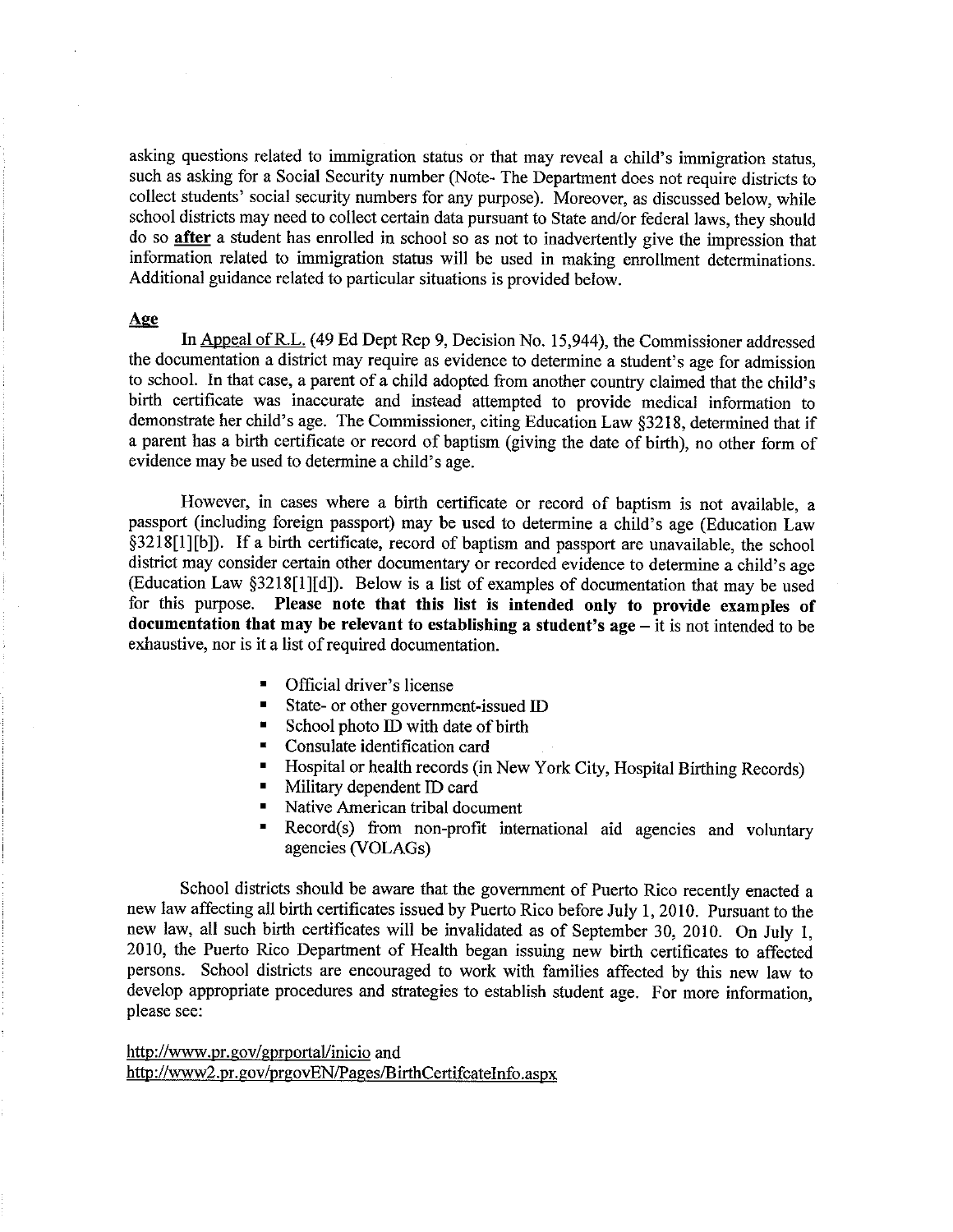formal guardianship proceeding, it is necessary to demonstrate that a particular location is <sup>a</sup> child's permanent residence and that the individual exercising control has full authority and responsibility with respect to the child's support and custody (Appeal of Goldman, 46 Ed Dept Rep 224, Decision No. 15,488; Appeal of Palmieri, 45 id. 174, Decision No. 15,293).

## Social Security Numbers

Neither federal nor state law requires that students present or have a Social Security number to enroll in school. Moreover, undocumented children are ineligible for Social Security numbers. Therefore, school districts should not ask for a child's Social Security number during the student enrollment/registration process.

#### Immunization

New York State Public Health Law ("PHL") §2164 requires immunization against poliomyelitis, mumps, measles, diphtheria, rubella, varicella, Haemophilus influenza type b (Hib), pertussis, tetanus, pneumococcal disease, and hepatitis B for all New York State students. Pursuant to a February 2010 health advisory published by the New York State Department of Health ("DOH"), in certain cases, immunization records may be unavailable for children from other countries – such as those who have been displaced due to the earthquake in Haiti – seeking admission to New York State schools. In such situations, students should be allowed to attend school while the school ascertains the child's immunization status and the person in parental relation to the child arranges for immunizations, if necessary.

PHL \$2164 provides that no school shall allow a child to attend for more than 14 days without a proper certificate of immunization. However, when a student is transferring from another country, PHL \$2164 states that a principal (or other designee) may allow that child to attend school for up to 30 days if there is evidence of a good faith effort to obtain immunizations or proof of past immunization via serologic testing.

Please note that, under 10 NYCRR  $\S66-1.3$ , a child should be considered in compliance with school immunization requirements, and should remain in school, if he or she has received at least one dose of each of the required vaccines and has appointments to return to his health care provider for the remainder of the required immunizations.

For the full text of DOH's February 2010 Health Advisory, please see: http://www.nyhealth.gov/prevention/immunization/2010-02-19 immun recommend haitian refugees.htm

For more information on immunization requirements for school entrance/attendance, please see:

http://www.nyhealth.gov/prevention/immunization/schools/ and http://schools.nyc.gov/Offices/Health/ImmunizationInfo/default.htm

#### Homeless Students

Students who are covered by the federal McKinney-Vento Homeless Education Assistance Improvements Act (42 USC \$11431 et seq., "McKinney-Vento") are also entitled to enrollment in public schools. Pursuant to McKinney-Vento, a designated school district must